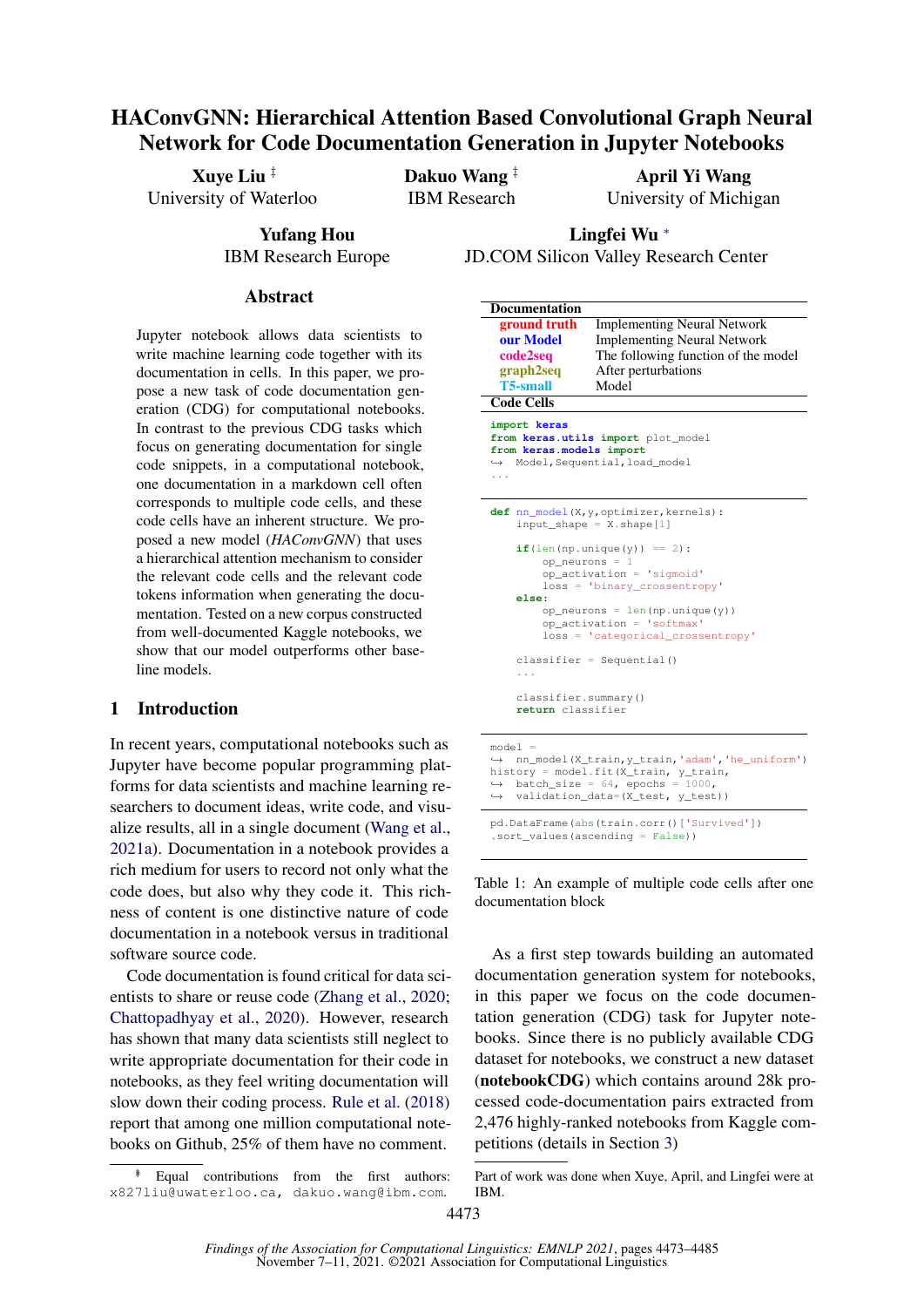A few previous literature have explored techniques to generate documentation for software code snippet one at a time [\(LeClair et al.,](#page-9-3) [2020;](#page-9-3) [Haque](#page-9-4) [et al.,](#page-9-4) [2020,](#page-9-4) [2021;](#page-9-5) [Xu et al.,](#page-10-1) [2018\)](#page-10-1). However, in computational notebooks, one documentation (in a *markdown cell*) can cover more-than-one code cells after it. For instance, the ground truth text in Table [1](#page-0-0) is a single documentation covering four code cells. Existing work on CDG [\(Kery and My](#page-9-6)[ers,](#page-9-6) [2017;](#page-9-6) [Iyer et al.,](#page-9-7) [2016;](#page-9-7) [Hu et al.,](#page-9-8) [2018;](#page-9-8) [Alon](#page-9-9) [et al.,](#page-9-9) [2019;](#page-9-9) [LeClair et al.,](#page-9-3) [2020\)](#page-9-3) does not consider such structure information since they only focus on documentation generation for single code snippet (i.e., one function, or one expression).

To account for the above mentioned properties of documentation in computational notebooks, in this paper, we propose a graph-augmented encoderdecoder model to generate documentation for notebooks (Section [4\)](#page-3-0). In particular, our model consists of three parts: a code sequence encoder, an auxiliary documentation text encoder based on the already predicted documentation tokens, and a Hierarchical Attention-based Convolutional Graph Neural Network (HAConvGNN) component.

The first two sequence encoders encode the semantic information in code and documentation text, respectively. The graph encoder encodes the contextual abstract syntactic trees (i.e., AST extracted from the code sequence). In order to capture the relations between code sequences and the corresponding text documentations, we further employ a hierarchical attention mechanism consisting of a low-level attention module and a high-level attention module. The former attends to the token in a code sequence and the latter attends to the corresponding code cells in the AST tree.

Experiments show that our model achieves better performance on the *notebookCDG* dataset compared to baseline models on ROUGE scores, and in a muti-dimensional human evaluation study.

Base on this result, we integrated our approach into a user-facing downstream application [\(Wang](#page-9-10) [et al.,](#page-9-10) [2021c\)](#page-9-10) to further explore the Human-AI collaboration opportunity in the code documentation scenario. In the follow-up user study (reported seperately [\(Wang et al.,](#page-9-11) [2021b\)](#page-9-11)), users found that the automatically generated documentation reminded them to document code they would have ignored, and improved their satisfaction with their computational notebooks.

are: (1) a large-scale high quality dataset for the CDG task in the computational notebook context; (2) a graph-based neural network architecture with hierarchical attention for the notebook CDG task which considers the structure information between multiple code cells and the relations between code tokens and text tokens; and (3) human evaluations to validate our model for real world application. The experiment code and data are shared<sup>[1](#page-1-0)</sup>.

### 2 Related Work

In order to automate the machine learning and AI workflow, researchers have applied automation techniques on various code-related tasks [\(Wang](#page-10-2) [et al.,](#page-10-2) [2020\)](#page-10-2), including code summarization [\(Iyer](#page-9-7) [et al.,](#page-9-7) [2016;](#page-9-7) [LeClair et al.,](#page-9-3) [2020;](#page-9-3) [Haque et al.,](#page-9-4) [2020,](#page-9-4) [2021\)](#page-9-5), source code generation from natural language [\(Agashe et al.,](#page-9-12) [2019\)](#page-9-12), and source code transformation [\(Roziere et al.,](#page-9-13) [2020\)](#page-9-13).

In this work, we focus on the code documentation generation(CDG) task. Our work is closely related to code summarization. Most existing datasets for code summarization contain one summary per one code snippet. For instance, Code-SearchNet [\(Husain et al.,](#page-9-14) [2019\)](#page-9-14) contains two million function-documentation pairs across six programming languages (e.g., java, php, python). In contrast, our new dataset (*notebookCDG*) is designed for computational notebooks. The difference from previous CDG datasets is that in our dataset, a documentation text can correspond to several code snippets.

Previous work on code summarization focuses on summary generation for a single standalone code snippet. [Iyer et al.](#page-9-7) [\(2016\)](#page-9-7) collected Stack Overflow question titles as code summaries and paired them with top-rated code snippets. They then used an attention seq2seq model to generate a summary for each code snippet. Several studies explored the abstract syntactic tree (AST) information of source code to better capture the relation between different elements [\(Hu et al.,](#page-9-8) [2018;](#page-9-8) [Alon](#page-9-9) [et al.,](#page-9-9) [2019\)](#page-9-9). Recently, [Xu et al.](#page-10-1) [\(2018\)](#page-10-1) and [Chen](#page-9-15) [et al.](#page-9-15) [\(2020\)](#page-9-15) have proposed a general graph to sequence model to learn node embeddings and then reassemble them into the graph embeddings.

Unlike the aforementioned works that only focus on summary generation for a single standalone code snippet, in our new CDG task for computational notebooks, multiple adjacent code cells can

In summary, the main contributions of our work

<span id="page-1-0"></span><sup>1</sup><https://github.com/dakuo/HAConvGNN>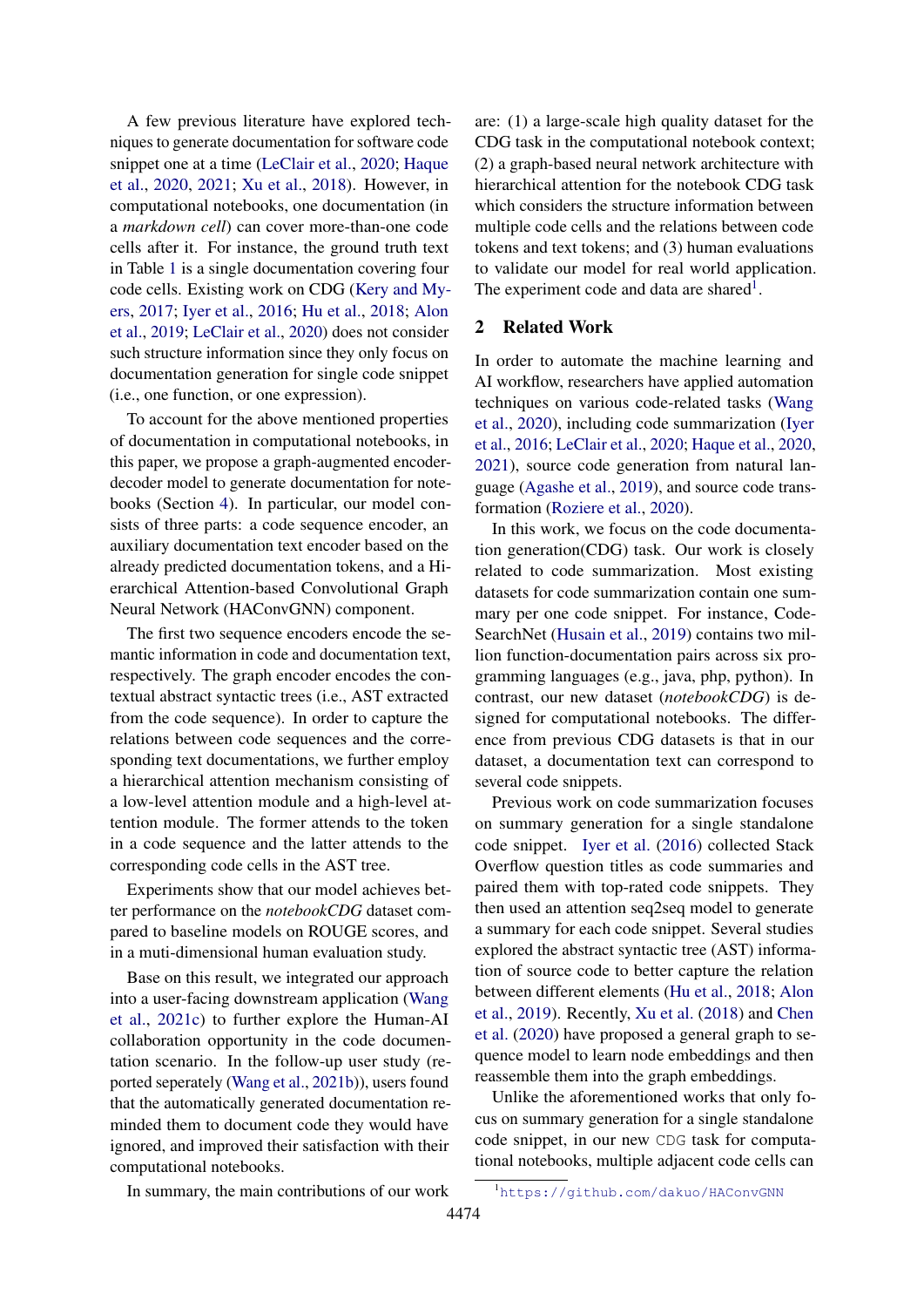<span id="page-2-2"></span>

|                                 | <b>Overall</b> | <b>Train</b> | Dev    | <b>Test</b> |
|---------------------------------|----------------|--------------|--------|-------------|
| Notebooks number                | 2,476          | 2,426        | 1,390  | 1,394       |
| Code-documentation pairs        | 28,625         | 22,851       | 2,856  | 2,856       |
| Code vocabulary size            | 20,522         |              |        |             |
| Code AST vocabulary size        | 67,211         |              |        |             |
| Documentation vocabulary size   | 13,053         |              |        |             |
| Avg. # token in documentation   | 9.15           | 9.13         | 9.37   | 9.18        |
| Max. # token in documentation   | 202            | 202          | 130    | 104         |
| Std. # token in documentation   | 8.40           | 8.44         | 8.27   | 8.25        |
| Avg. # token in code cell(s)    | 65.38          | 65.50        | 65.41  | 64.39       |
| Max. # token in code cell $(s)$ | 400            | 400          | 400    | 395         |
| Std. # token in code cell $(s)$ | 68.93          | 69.16        | 68.23  | 67.71       |
| Avg. # token in code AST        | 181.08         | 181.47       | 180.77 | 178.24      |
| Max. # token in code AST        | 1732           | 1548         | 1732   | 1167        |
| Std. # token in code AST        | 192.19         | 193.00       | 190.43 | 187.40      |

Table 2: *notebookCDG* dataset statistics. The overall code-to-markdown ratio is 2.2195, which suggests one markdown corresponds to more than one code cells.

correspond to one documentation and these code cells may have a hierarchical structure, and use a graph to represent it [\(Kipf and Welling,](#page-9-16) [2016\)](#page-9-16). We thus propose Hierarchical Attention-based Convolutional Graph Neural Network (HAConvGNN) to handle the hierarchical AST graph structure of multiple code cells.

### <span id="page-2-0"></span>3 *notebookCDG* Dataset

CDG for notebooks is a relatively new task. To our best knowledge, we could not find an appropriate dataset for this task. Thus, we decided to construct a new dataset and share it with the community. Publicly shared notebooks on Github are often illdocumented [\(Rule et al.,](#page-9-2) [2018\)](#page-9-2), thus are not suitable for constructing the training dataset for CDG task. A recent work [\(Wang et al.,](#page-9-0) [2021a\)](#page-9-0) manually analyzed 80 publicly available notebooks on two Kaggle challenges (i.e. out of 12,000 notebooks submitted to Titanic and HousePrice). Kaggle allows community members to vote up and down on those notebooks, and [Wang et al.](#page-9-0) [\(2021a\)](#page-9-0)'s findings show that the highly-voted notebooks are of good quality and quantity in code documentation. Inspired by their work, we decided to utilize the top-voted and well-documented Kaggle notebooks to construct the **notebookCDG** dataset<sup>[2](#page-2-1)</sup>.

We collected the top 10% highly-voted notebooks from the top 20 popular competitions on

Kaggle (e.g. Titanic). We checked the data policy of each of the 20 competitions, none of them has copyright issues. We also contacted the Kaggle administrators to make sure our data collection complies with the platform's policy. In total, we collected 3,944 notebooks as raw data.

#### 3.1 Data Preprocessing

We performed various preprocessing steps to prepare the dataset, following [LeClair and McMillan](#page-9-17) [\(2019\)](#page-9-17). For example, we removed notebooks in non-English language. One major difference between our dataset and previous datasets is that in previous datasets, each documentation unit is corresponding to one code snippet, whereas in our dataset, one documentation unit may correspond to upto four code snippets (code cells). We first located the markdown cells that have code cells beneath them. According to [Wang et al.](#page-9-0) [\(2021a\)](#page-9-0), there are nine categories of documentations in a notebook, some are related to code, some are not related to code. For those types closely related to code (Process and Headline), which take up 80% of the cases, we can directly use the markdown cell as documentation. For some other types, such as the Result type, which interprets the rendered result table or plot thus are often long and irrelevant to the code, we used a list of keywords (e.g., shows) to filter out the key sentences from the markdown cell as the documentation. Another special types of documentation are Reason and Education, which also uses long word sequence

<span id="page-2-1"></span> $2$ We share the notebookCDG dataset with processed 28k code-document pairs at <https://ibm.biz/Bdfpk6>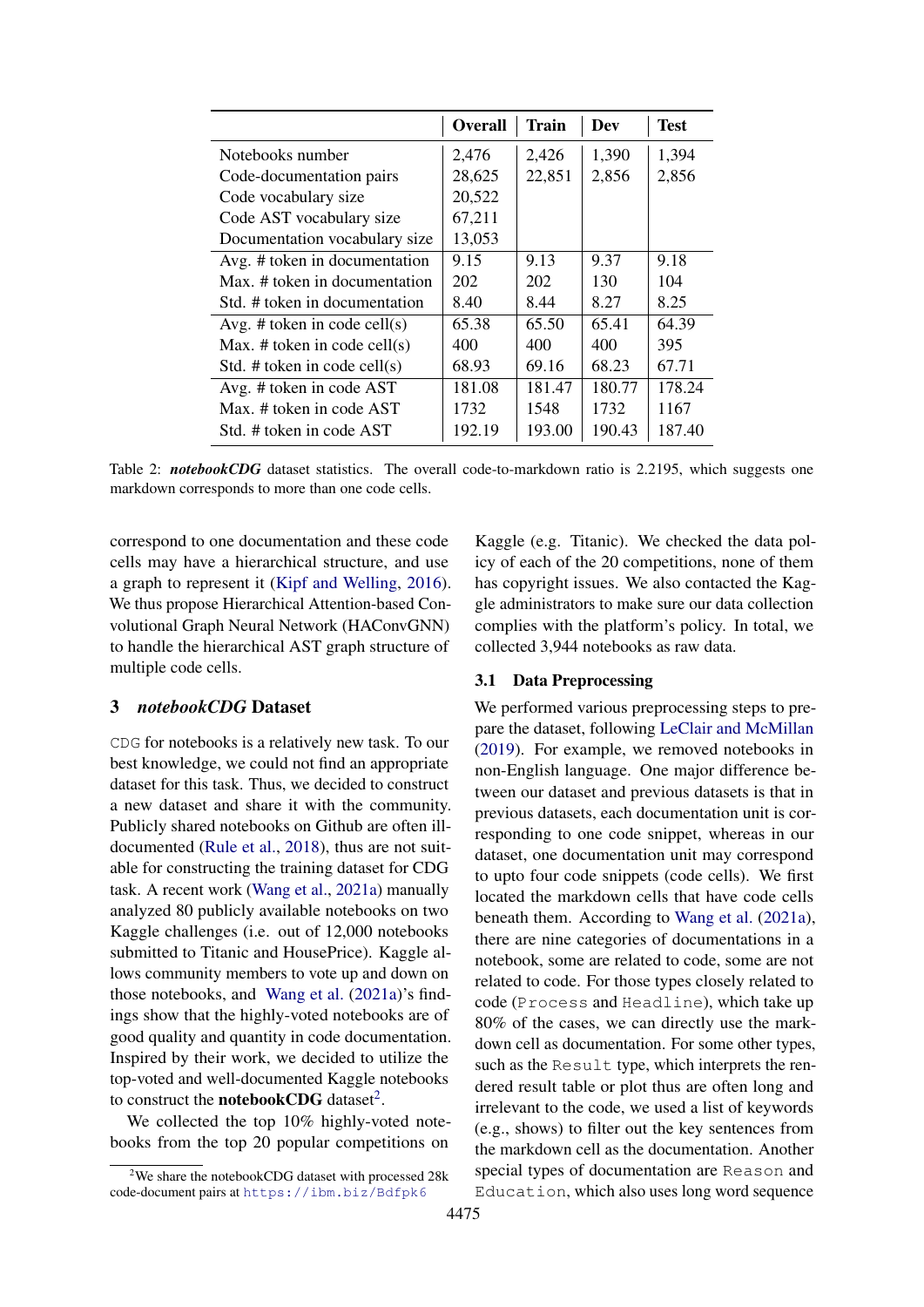to explain why the author did something. In these cases, based on our observation, we used the first sentence as the documentation, as the first sentence is often related to the code cells.

Our analysis shows that for one markdown cell, there could have maximum four code cells following it. We construct our dataset to have a structure with one documentation unit and four code sequence units, and fill with empty sequence if there is less than four code sequences. As part of the data preparation, we also parse each of code sequence to an AST graph structure through a Python AST library<sup>[3](#page-3-1)</sup>. While doing so, we removed all the non-Python notebook magic (e.g. %matplotlib).

#### 3.2 Dataset Core Statistics

After data preprocessing, the final dataset contains 2,476 notebooks out of the 3,944 notebooks from the raw data. It has 28,625 code–documentation pairs. The overall code-to-markdown ratio is 2.2195, which suggests one markdown corresponds to more than one code cells. Then, the codedocumentation pairs are randomly split into train, dev, and test subsets, following a 8:1:1 ratio (Table [2\)](#page-2-2).

Our *notebookCDG* dataset has a vocabulary size of 13,053 for the documentation sequence, a vocabulary size of 20,522 for the code sequence, and 67,211 for the parsed code AST node. On average, each pair of code-documentation has 65.38 code tokens, and 9.15 documentation tokens. When code is translated to AST structure, on average it has 181.08 tokens.

#### <span id="page-3-0"></span>4 Approach

Our model is built upon the standard encoderdecoder structure. To handle multiple code cells in computational notebooks, we propose a hierarchical attention mechanism based on convolutional graph neural network (HAConvGNN) for capturing the relevant code cells during the decoding stage.

The system architecture is illustrated in Figure [1.](#page-4-0) Below, we describe each module in detail.

#### 4.1 Model Input

As mentioned in Section [3,](#page-2-0) we found that there are up to four adjacent code cells under a markdown cell, thus we constructed the *notebookCDG* dataset to have one documentation mapping to four code

cells, and used empty code cell as padding. Therefore, when generating the abstract syntactic tree (AST) for a code cell, we can assemble up to four AST trees into a higher level graph structure.

In summary, each training data point has four parts: the tokenized code sequence, the tokenized documentation sequence, the nodes of the AST graph generated from the code sequence, and the edges (topology) of the AST graph generated from the code sequence. We denoted code sequence input as  $S = \{s_1, s_2, ..., s_n\} \in S$  where  $s_i$  is sequence consisting of a sequence of code token embeddings  $s_i$  = { $w_1, w_2, ..., w_k$ } ∈ *W* in which *W* is the token embedding space and  $k$  is the length of  $s_i$ . Next we construct the AST graph input  $A = (V, E)$ where V are the nodes containing the original code, E are the edges which denote whether two nodes are connected or not in the AST graph.

#### 4.2 Embeddings

We use three embedding layers to generate embeddings for the tokenized code sequence, the nodes in an AST graph, and the documentation decoder, respectively.

#### 4.3 Encoder

We use one encoder to encode the source code sequence, and additional four encoders to encode up to four code cells' AST graphs. In addition, we have a high-level GRU encoder layer for all the four AST graphs to generate one high-level output. More specifically, the encoder for the tokenized code sequence is a GRU with an output length of 256. An AST graph encoder is a collection of Convolutional Graph Neural Networks layers followed by a GRU layer of output length 256. We use four AST graph encoders for up to four code cells. Following [LeClair et al.](#page-9-3) [\(2020\)](#page-9-3), the number of hops in our GNN layers is set to 2.

#### 4.4 HAConvGNN

The key design of our HAConvGNN model is the hierarchical attention. When handling AST graphs input, instead of blending these 4 code cells as a whole sequence, we propose to use a hierarchical attention mechanism (low-level attention and high-level attention in HAConvGNN in Figure [1\)](#page-4-0) on these AST graphs to better preserve the graph structure.

Firstly, the four code cells' AST graph can be represented as  $G = \{G_1, G_2, G_3, G_4\}$ . We denote

<span id="page-3-1"></span> $3$ [https://docs.python.org/library/ast.](https://docs.python.org/library/ast.html) [html](https://docs.python.org/library/ast.html)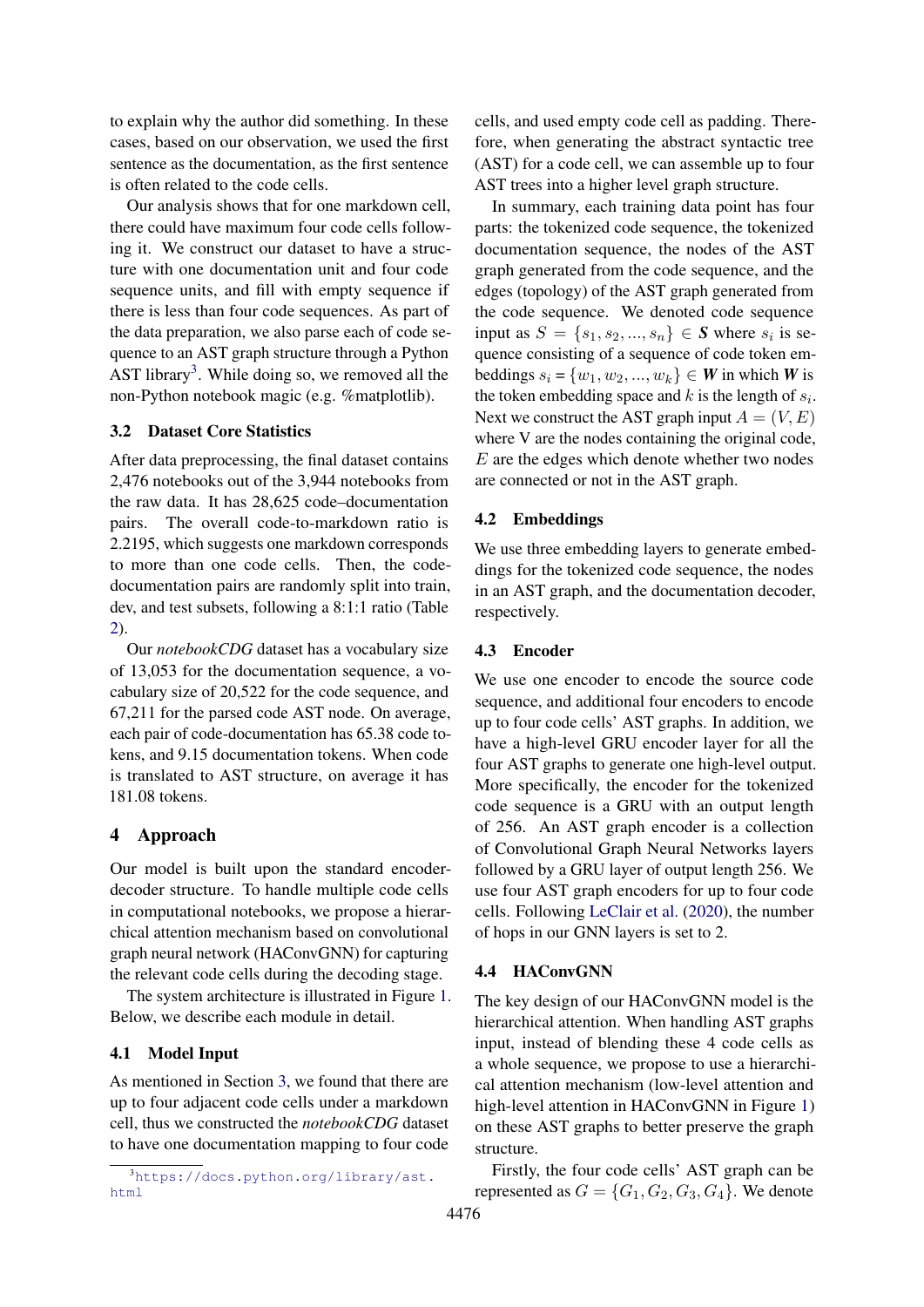<span id="page-4-0"></span>

Figure 1: HAConvGNN model architecture

the decoder output (i.e., the predicted documentation tokens up till  $t - 1$ ) as  $D \in \mathbb{R}^{n \times d}$  where d is the dimension. We further denote each code cell's AST graph as  $G_i \in \mathbb{R}^{m \times d}$  where m is the number of nodes. After using a high-level encoder to encode the AST graph input, we execute a graph-level attention to get high-level attention score:

$$
\alpha(G_i, D) = DG_i^{\top}/\sqrt{d} \tag{1}
$$

Then we apply softmax on  $\alpha$ , given by:

$$
b^{i} = \frac{exp(\alpha(G_{i}, D))}{\sum_{j} exp(\alpha(G_{j}, D)))}
$$
 (2)

In this way, we get the results denoted as  $\alpha =$  $\{\alpha_1, \alpha_2, \alpha_3, \alpha_4\}$ . This is our high-level attention weights indicating the relations between each code cell and the already predicted documentation sequence D.

Secondly, we apply an attention mechanism on each code cell to find the relations between nodes in a code cell's AST and the predicted documentation sequence D. For each code cell's AST tree  $G =$  ${G_1, G_2, G_3, G_4}$ , we apply the same operation as in EQ.1 and EQ.2. As a result, for each code cell  $G_i$ , we are able to get a new low-level attention weight  $\beta_i$ . For all code cells, we can denote these attention scores as  $\beta = {\beta_1, \beta_2, ..., \beta_m}.$ 

Eventually, we fuse these attention weights ( $\alpha$ and  $\beta$ ) with code cells:

$$
O = \sum_{i=1}^{4} \alpha_i \sum_{j=1}^{m} \beta_{i,j} G_{i,j}
$$
 (3)

Now we get the AST matrices from HAConvGNN. It is then concatenated with code matrices

into a single context matrix. Note that code matrices are based on the code sequence input with a separate uniform attention (see the left "Code Sequence" in Figure [1\)](#page-4-0). Next, we apply a linear projection to project the merged context matrix into a 256 dimension space. This is an effective way to avoid overfitting during the training process. Finally, we flatten the new context matrix and apply another linear layer to project it into an output. The output layer size is the vocabulary size. By applying the Argmax function to the output layer, we can obtain the predicted next token (i.e., documentation token at time step  $t$ ) in the output sequence.

### 5 Experimental Setup

#### 5.1 Implementation Details

We split our dataset into training, development, and test datasets at a 8:1:1 ratio. We use the Adam optimizer [\(Kingma and Ba,](#page-9-18) [2014\)](#page-9-18) with a batch size of 20. The learning rate is 0.001 and the code sequence embedding size is 100. In the encoder, we use GRU [\(Cho et al.,](#page-9-19) [2014\)](#page-9-19) with the hidden size of 256. The hop size of our GNN is 2. The dropout rate of our attention layer is 0.5.

#### 5.2 Baselines

We compare our model against two baseline models for single code snippets.

code2seq. [Alon et al.](#page-9-9) [\(2019\)](#page-9-9) proposed a *code2seq* model to generate a summary for a C# function. The model creates a vector representation for each AST path separately through an encoder. During decoding, the model uses attention to select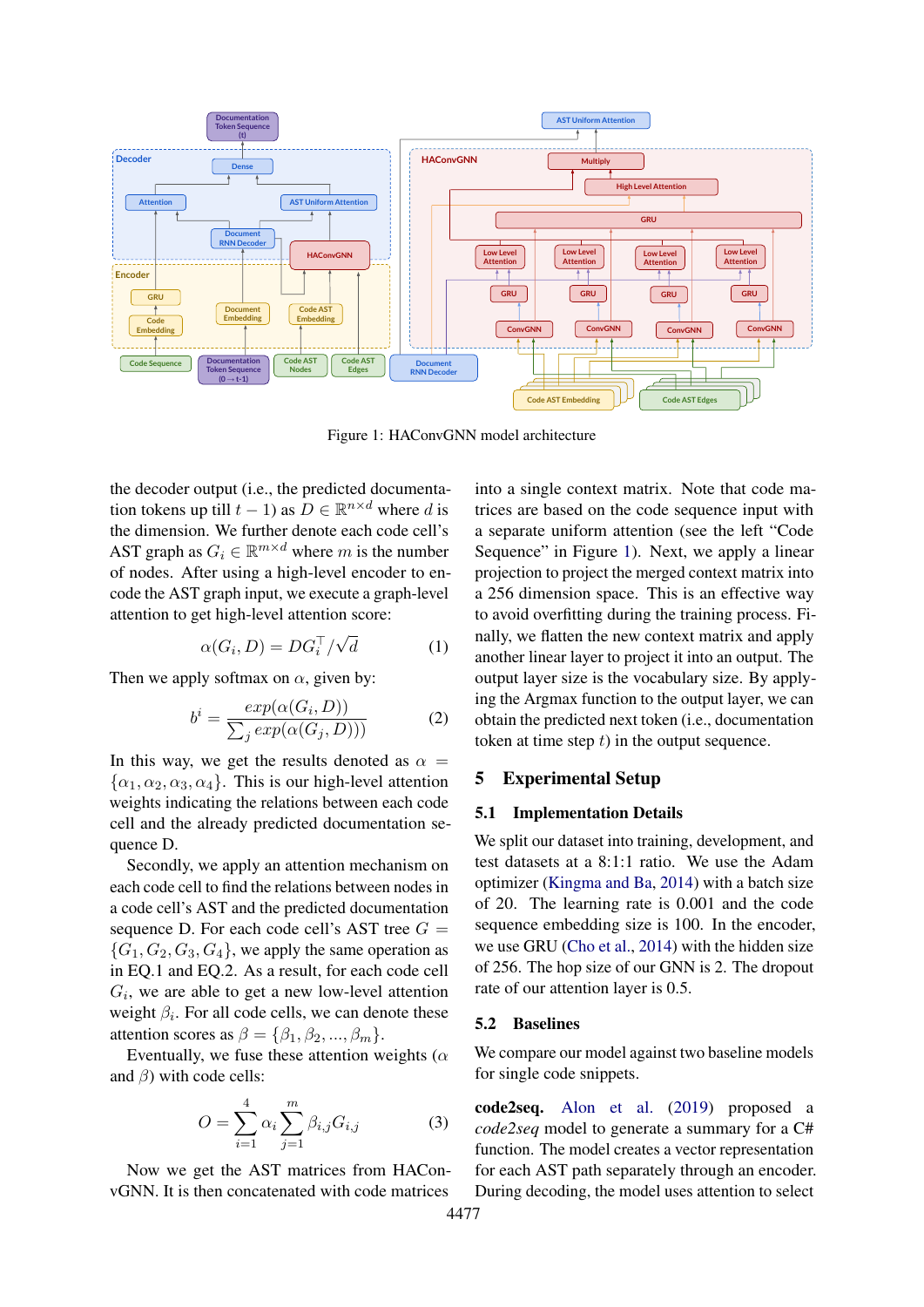<span id="page-5-2"></span>

| Models                       | <b>ROUGE-1</b>   |      | <b>ROUGE-2</b>                                        |      |                | <b>ROUGE-L</b> |                                       |                                                              |       |
|------------------------------|------------------|------|-------------------------------------------------------|------|----------------|----------------|---------------------------------------|--------------------------------------------------------------|-------|
|                              | P                | R    | F1                                                    | P    | R              | F <sub>1</sub> | P                                     | R                                                            | F1    |
|                              | <b>Baselines</b> |      |                                                       |      |                |                |                                       |                                                              |       |
| code2seq                     | 11.45            | 8.46 | 8.23                                                  | 1.67 | 1.11           | 1.11           | 13.13                                 | 10.28                                                        | 10.24 |
| graph2seq                    | 13.21            | 9.87 | 9.51                                                  |      | 2.86 1.99 2.03 |                | 14.46                                 | 11.40                                                        | 11.18 |
| Our Model & Ablation Study   |                  |      |                                                       |      |                |                |                                       |                                                              |       |
| HAConvGNN (Our Model)        | 22.87            |      | $16.92 \mid 16.58 \mid 6.72 \mid 4.86 \mid 4.97 \mid$ |      |                |                | 24.03                                 | 18.60                                                        | 18.54 |
| <b>HAConvGNN</b>             |                  |      |                                                       |      |                |                |                                       |                                                              |       |
| with low-level attention     | 20.66            |      | $15.65 \mid 14.91$                                    |      |                |                |                                       | 4.74 3.92 3.80 21.84 17.27 16.81                             |       |
| without high-level attention |                  |      |                                                       |      |                |                |                                       |                                                              |       |
| with uniform attention       |                  |      |                                                       |      |                |                |                                       |                                                              |       |
| <b>HAConvGNN</b>             |                  |      |                                                       |      |                |                |                                       |                                                              |       |
| with low-level attention     | 19.57            |      |                                                       |      |                |                |                                       | $14.59$   14.23   4.87   3.56   3.63   20.83   16.24   16.12 |       |
| without high-level attention |                  |      |                                                       |      |                |                |                                       |                                                              |       |
| without uniform attention    |                  |      |                                                       |      |                |                |                                       |                                                              |       |
| <b>HAConvGNN</b>             |                  |      |                                                       |      |                |                |                                       |                                                              |       |
| without low-level attention  | 11.39            | 7.73 | 7.82                                                  |      |                |                | $1.58 \mid 1.06 \mid 1.08 \mid 13.13$ | 9.47                                                         | 9.82  |
| without high-level attention |                  |      |                                                       |      |                |                |                                       |                                                              |       |
| with uniform attention       |                  |      |                                                       |      |                |                |                                       |                                                              |       |

Table 3: ROUGE scores for the baselines, our model, and the ablation models. Results show that our model has higher scores for all three metrics, demonstrating a robust advantage over the code2seq and graph2seq models.

the relevant paths. We re-implement this model and apply it on our dataset.

graph2seq. [Xu et al.](#page-10-1) [\(2018\)](#page-10-1) proposed a graph-tosequence learning framework that maps an input graph to a sequence of vectors and uses an attentionbased LSTM method to decode the target sequence from these vectors. The authors tested the model on natural language question generation from the SQL query task. We re-implement this model using all recommended parameters from the original paper.

### 5.3 Experimental Details

The training time of code2seq model is around 2.5 hours per epoch; the training time of graph2seq is around 2.75 hours per epoch; the training time of T5-small is around 3.25 hours per epoch; the training time of our HAConvGNN model is around 2.65 hours per epoch.

The training environment of code2seq, graph2seq, and HAConvGNN is three GPUs using Parallelism. The training environment of T5-small is two GPUs.

code2seq and graph2seq are implemented in Keras framework<sup>[4](#page-5-0)</sup>. T5-small model is implemented based on Huggingface repo<sup>[5](#page-5-1)</sup>.

### [6 Automated Evaluation](https://github.com/huggingface/transformers)

[We use ROUGE scores \(Lin,](https://github.com/huggingface/transformers) [2004\)](#page-9-20) to evaluate our [model's performance with regard to the ground](https://github.com/huggingface/transformers)[truth documentation content. We report ROUGE-1,](https://github.com/huggingface/transformers) [ROUGE-2, and ROUGE-LCS \(longest common](https://github.com/huggingface/transformers) [sub-sequence\). As shown in Table](https://github.com/huggingface/transformers) [3,](#page-5-2) our HACon[vGNN model outperforms the other two baselines](https://github.com/huggingface/transformers) [in all ROUGE metrics.](https://github.com/huggingface/transformers)

Ablation study. [In order to better understand the](https://github.com/huggingface/transformers) [impact of the attention components in our model,](https://github.com/huggingface/transformers) [we also perform an ablation study \(Table](https://github.com/huggingface/transformers) [3\)](#page-5-2). Our [ablation study evaluates how low-level attention,](https://github.com/huggingface/transformers) [high-level attention, and AST uniform attention](https://github.com/huggingface/transformers) [contribute to the model. More concretely, we](https://github.com/huggingface/transformers) [generate ablation models as the following:](https://github.com/huggingface/transformers)

[\(1\) without high-level attention in the hierar](https://github.com/huggingface/transformers)[chical attention: we remove high level attention](https://github.com/huggingface/transformers) [component in Figure](https://github.com/huggingface/transformers) [1](#page-4-0) in our HAConvGNN [structure. That means we do not compute attention](https://github.com/huggingface/transformers) [weights for separated code cells.](https://github.com/huggingface/transformers)

[\(2\) without AST uniform attention: we do not](https://github.com/huggingface/transformers) [apply uniform attention mechanism \(i.e., the atten](https://github.com/huggingface/transformers)[tion component above](https://github.com/huggingface/transformers) *HAConvGNN* in Figure [1](#page-4-0) for [our HAConvGNN output with the decoder. \(3\)](https://github.com/huggingface/transformers) [without low-level or high-level attentions: we](https://github.com/huggingface/transformers)

<span id="page-5-0"></span><sup>4</sup>[https://github.com/Attn-to-FC/](https://github.com/Attn-to-FC/Attn-to-FC) [Attn-to-FC](https://github.com/Attn-to-FC/Attn-to-FC)

<span id="page-5-1"></span><sup>5</sup>[https://github.com/huggingface/](https://github.com/huggingface/transformers)

[transformers](https://github.com/huggingface/transformers)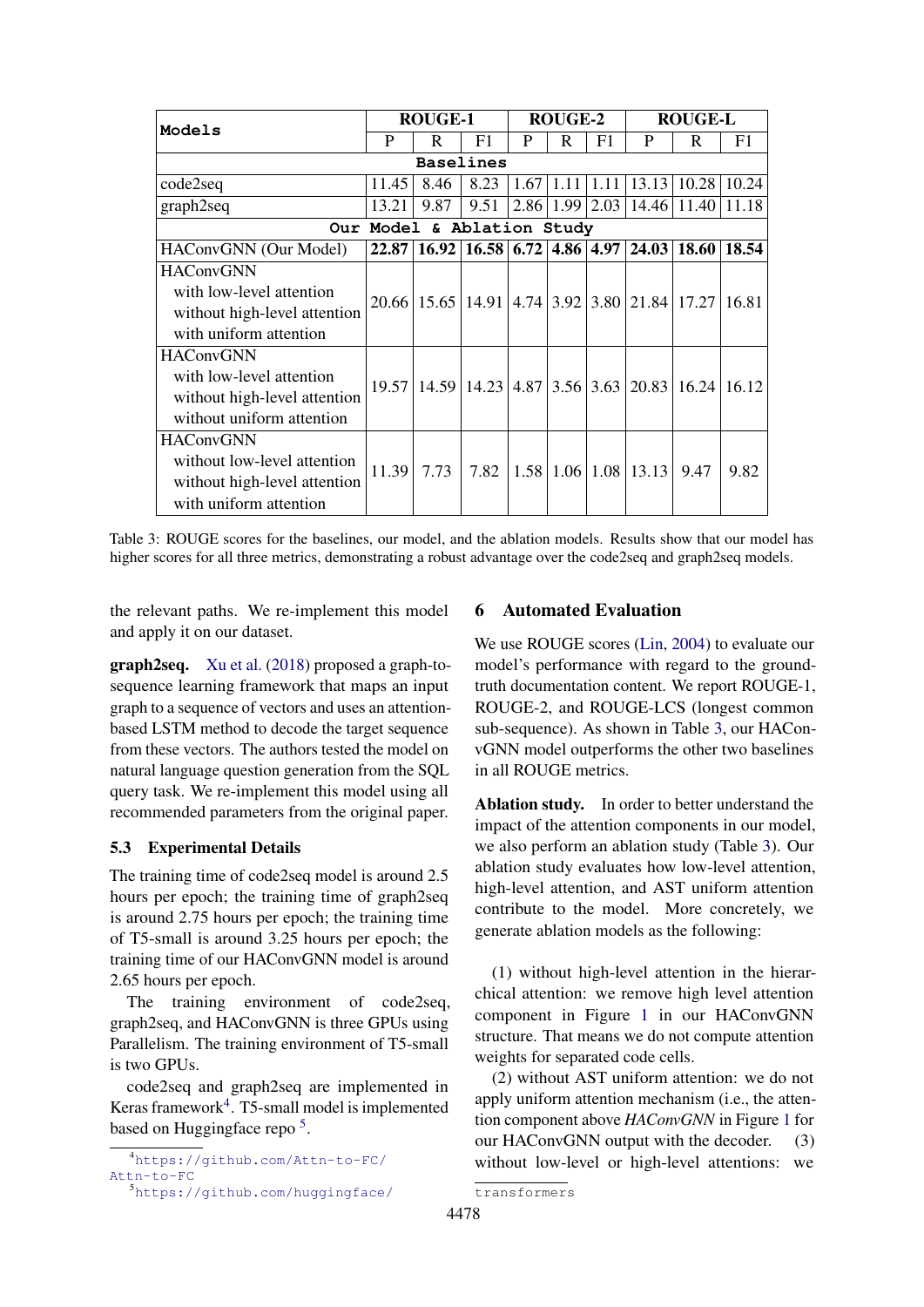<span id="page-6-0"></span>

Figure 2: Attention visualization for the data point illustrated in Table [1.](#page-0-0) Each row represents a code cell, and each column is a code token. In this example, it shows the second and third token in the second code cell (" nn\_model", "X") contribute the most to the predicted documentation in Table [1.](#page-0-0)

remove separated low-level attention components in Figure [1\)](#page-4-0) in our HAConvGNN structure. Note that when we remove these separated attentions, we also remove the high-level attention (thus the entire hierarchical attention structure). We treat multiple code cells as a standalone code snippet in this situation and process graph data with the original GNN layer (see the last row in Table [3\)](#page-5-2).

In general, we found that the hierarchical structure in our HAConvGNN is proven to enhance our final performance. It is worth noting that the separated attention mechanism is essential in our model. Remember that we use the attention mechanism for our four code cells separately. Treating them as a single big code snippet leads to a considerable performance drop (see the last row in Table [3\)](#page-5-2). This demonstrates that the hierarchical structure in our model can better handle the code documentation generation task for multiple code cells.

Attention Visualization. Our high-level attention mechanism can indicate the most relevant code cell when generating the documentation for several code cells. Figure [2](#page-6-0) illustrates the attention heatmap for the code example in Table [1.](#page-0-0) Each row represents a code cell, and each column corresponds to a code token. It seems that the modes pays more attention to the second code cell (especially the first few tokens) when generating the documentation "*Implementing Neural Network*".

### 7 Human Evaluation

We also conduct a human evaluation to further evaluate our model against the two baselines and the ground truth.

Participants. Our human evaluation task involves reading code snippets and rating the generated documentation of the codes. We recruited participants with data science and machine learning backgrounds ( $N = 15$ ).

Task. We randomly selected 30 pairs of documentation and code(s) from our dataset. Note that each pair has only one summary, but may have multiple code snippets. Each participant is randomly assigned 10 trials, and the order of these 10 trials is also randomized. Each pair is evaluated by 5 individuals. In each trial, a participant reads 4 candidate documentation for the same code snippet(s): three generated by the three models, and the other one is the groundtruth. Participants do not know which documentation text is from which model. The participant is asked to rate the 4 documentation texts along three dimensions using a five-point Likert-scale from -2 to 2.

- *Correctness*: The generated documentation matches with the code content.
- *Informativeness*: The generated documentation covers more information units.
- *Readability*: The generated documentation is in readable English grammar and words.

Evaluation Results. We conducted *pairwise ttests* to compare each model's performance. The result (Table [4\)](#page-7-0) shows that for the *Correctness* dimension, our model (avg=0.21) is significantly better than the other two baselines (avg=-0.59 for code2seq, avg= $-0.30$  for graph2seq, both p<.01). Our model is also the only model that has a positive rating. For the *Informativeness* dimension, groundtruth also has the best rating. Our model (avg=0.17) comes in second and outperforms code2seq (avg= $-0.72$ , p<.01) and graph2seq  $(\text{avg}=-0.21, \text{p}<-0.01).$ 

For the *Readability* dimension, in which we consider whether generated documentation is a valid English sentence or not, groundtruth outperforms all ML models again, but our model (avg=0.67) also significantly outperforms baseline models code2seq (avg= $0.03$  p< $0.01$ ) and graph2seq (avg= $0.32$  p< $.01$ ). Our model can generate more readable documentation than baselines.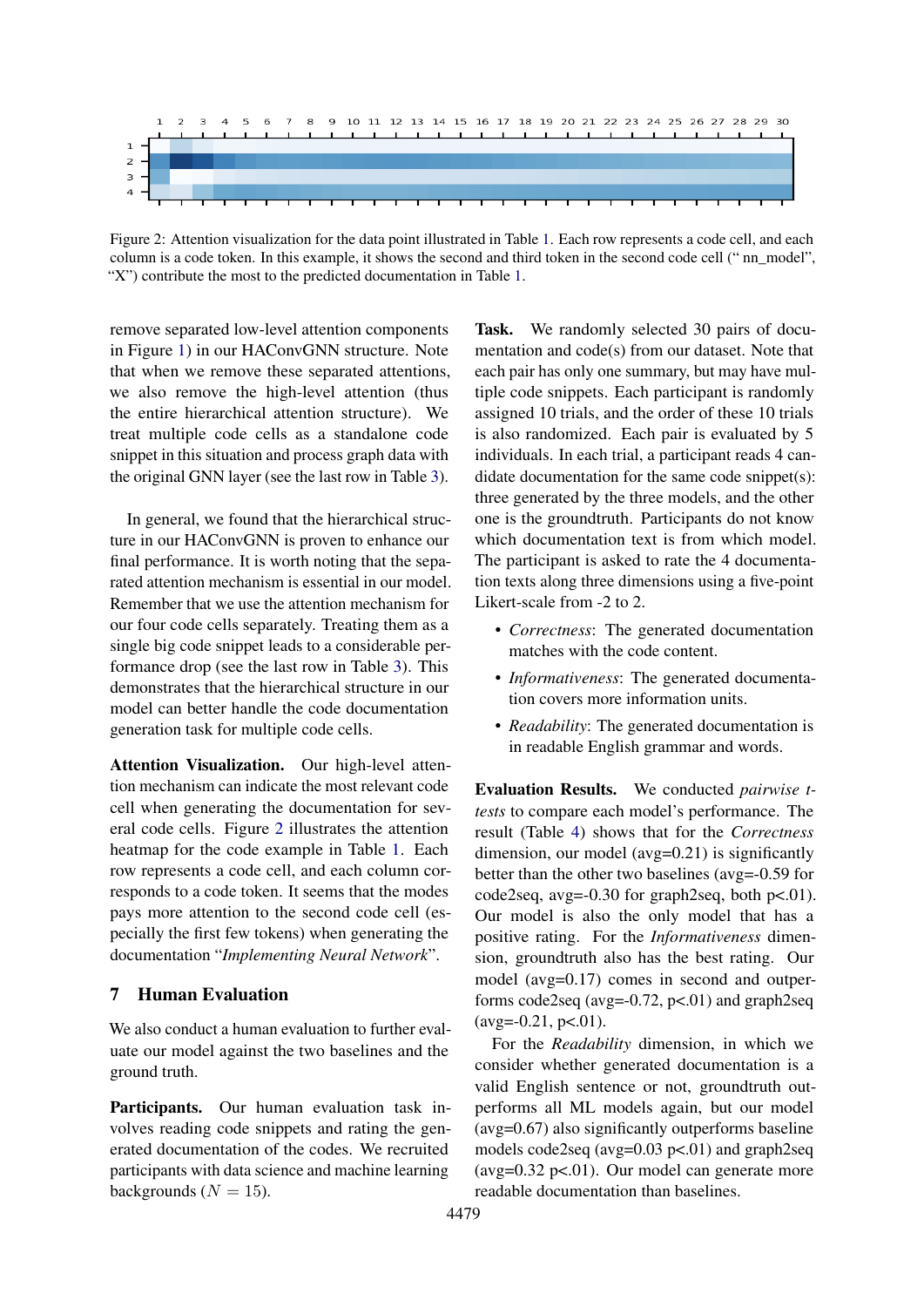

<span id="page-7-0"></span>Figure 3: Average rated scores given by human evaluators to each method across three dimensions.

| Model       | <b>Correctness</b>               | <b>Informativeness</b>           | <b>Readability</b>              |
|-------------|----------------------------------|----------------------------------|---------------------------------|
| Groundtruth | $\bar{x} = 1.09, \sigma = 0.95$  | $\bar{x} = 0.85, \sigma = 0.97$  | $\bar{x} = 1.03, \sigma = 1.01$ |
| Our model   | $\bar{x} = 0.21, \sigma = 1.33$  | $\bar{x} = 0.17, \sigma = 1.18$  | $\bar{x} = 0.67, \sigma = 1.20$ |
| Code2seq    | $\bar{x} = -0.59, \sigma = 1.29$ | $\bar{x} = -0.72, \sigma = 1.17$ | $\bar{x} = 0.03, \sigma = 1.35$ |
| Graph2seq   | $\bar{x} = -0.30, \sigma = 1.40$ | $\bar{x} = -0.21, \sigma = 1.25$ | $\bar{x} = 0.32, \sigma = 1.35$ |

Table 4: Human Evaluation Result

All the results suggest that our model has abovezero ratings, which suggests it reaches an acceptable user satisfaction along all three dimensions.

#### 8 Comparison With Transformers

We also carried out an additional experiment to compare our model with T5 [\(Raffel et al.,](#page-9-21) [2020\)](#page-9-21), which is a state-of-the-art transformer encoderdecoder model. In order to fairly compare our model against T5, we do not use any pre-trained embeddings for the T5 model. Also, T5 input has limitation for the input token length thus we did not feed AST hierarchy into it. More specifically, we initialize a  $T5$ -small model<sup>[6](#page-7-1)</sup> with random weights and train this model using our training data. Our code adapts the transformer models from Hugging-Face [\(Wolf et al.,](#page-10-3) [2020\)](#page-10-3). We use the dev dataset to choose the hyperparameters and evaluate the trained model on our test dataset. The ROUGE F1 scores for the trained T5-small model are as follows: ROUGE-1 = 17.55, ROUGE-2 = 4.57,  $ROUGE-L = 19.53$ .

We found that the trained T5-small model achieves slightly better results than our model in ROUGE-1 and ROUGE-L. In practice, we found that the T5-small model relies on a much more hyperparameters and tends to generate less informative content compared to other models (see the documentation generated from different models in Table [1](#page-0-0) for an example).

But in our dataset, as reported in Table [2,](#page-2-2) the max

AST token sequence is 1,732, which is too long as T5 input  $(512)$  or BART input  $(1,024)$ . That is why T5 in Sec 8 can only take the raw code sequence as input, instead of the AST hierarchy. It is known that programming code has a tree-based hierarchy and leveraging such AST hierarchy can enhance the baseline model (e.g., [\(Alon et al.,](#page-9-9) [2019\)](#page-9-9)). Our contribution is that we provide a hierarchical attention architecture that is well suited for the programming code nature and can generalize to a much longer length of code inputs. Imagine in a scenario where we can feed a whole code repo as training input by treating each code file as a lower layer, and connecting them through function/variable referencing – our architecture can also handle that. In general, we think our model is orthogonal to the standard transformer models. One interesting future work is to integrate our hierarchical attention mechanism into the transformer-based structure instead of a GRU-based structure.

### 9 Downstream User Application

To demonstrate the application of the HAConvGNN model, we designed a Jupyter Notebook plugin to assist document writing in data science programming (as shown in Figure [4\)](#page-8-0).

The plugin is triggered when detecting users focusing on a code cell (Figure [4.](#page-8-0)A). The plugin then reads the contents from the focused cell and its adjacent cells, and sends the content to the backend. The backend server first generates a code summarization using the HAConvGNN model (Figure [4.](#page-8-0)B). In addition, we implemented two other

<span id="page-7-1"></span><sup>6</sup> In a pilot study, training a T5-base model (with random initialization) on our dataset leads to worse results.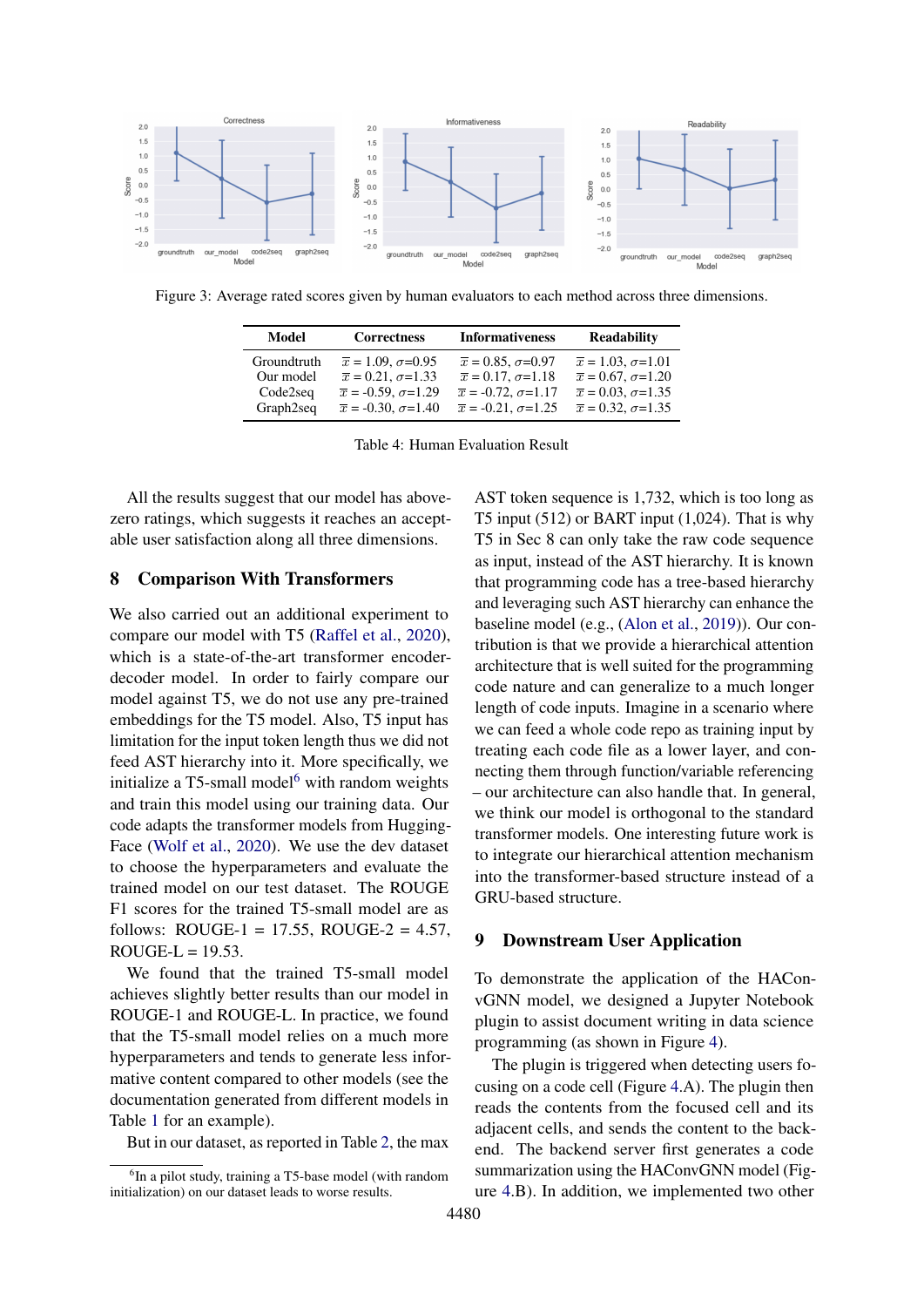<span id="page-8-0"></span>

Figure 4: We implement a downstream application as a Jupyter Notebook plugin (A) to assist users documentation writing, incorporating the HAConvGNN-predicted results (B) next to an IR-based approach (C), and a user-prompt approach (D).

approaches to generate documentation that was intended for explaining a design decision or explaining a technical concept for educational purposes. We retrieved the relevant documentation from the API webpage for educational purposes (Figure [4.](#page-8-0)C) and we used prompts to nudge users to explain an output (Figure [4.](#page-8-0)D). If the user likes one of these three candidates, they can simply click on one of them, and the selected documentation candidate will be inserted into above the code cell (if it describes what and why for the code), or below it (if it interprets the result of the code).

Our plugin went through several rounds of pilot testing and iterative design. Participants found it reminds them to document code they would have ignored, reduce the time for developing documentation while they were actively exploring the data science task. The implementation details and a formal evaluation of understanding the benefits of the human-AI collaborative effort for automatic documentation generation are reported separately in [\(Wang et al.,](#page-9-11) [2021b\)](#page-9-11).

#### 10 Conclusion and Future Work

This work targets a new application that aims to automatically generate code documentation (CDG) for a computational notebook. This project is part of our longterm research initiative of designing AI to automated the various tasks in an AI project's lifecycle [\(Wang et al.,](#page-10-4) [2021d\)](#page-10-4). The notebookCDG context imposes unique challenges to the current code documentation generation approaches which only consider a single code snippet. We construct a dataset from Kaggle challenge notebooks, and present a novel HAConvGNN model to encode the multiple adjacent code cells as a hierarchical AST graph to enhance a sequence model architecture. Both automated evaluation and human evaluation show that our model outperforms the baseline models. We also incorporate our algorithm into a Jupyter Notebook plugin to assist code documentation creation.

### 11 Ethical Concern

Our task is an instance of natural language generation task, thus it may have potential risk and ethical issues similar to any other NLG tasks, such as the generated content may have offensive language. However, we believe our task and our approach has minimum risk of such ethical issues, due to two reasons: firstly, the language used in the context of machine learning code documentation is more strict to technical terms, offensive language is less likely to appear in the dictionary thus in our model: secondly, the dataset construction method is to use highly-voted notebooks from a publicly available Kaggle community, there is unlikely to have offensive languages in these highly-voted notebooks.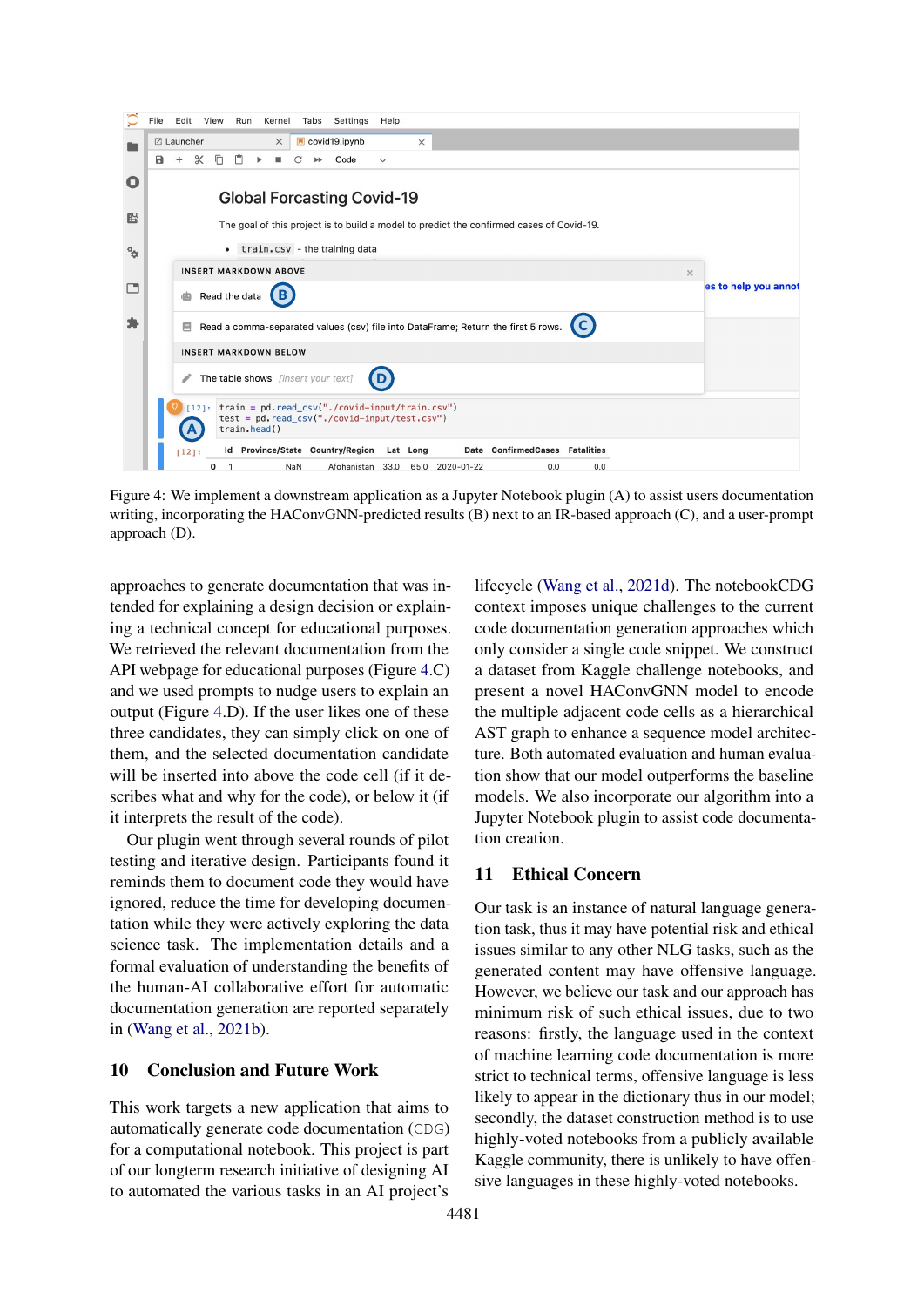#### References

- <span id="page-9-12"></span>Rajas Agashe, Srinivasan Iyer, and Luke Zettlemoyer. 2019. [JuICe: A large scale distantly supervised](https://doi.org/10.18653/v1/D19-1546) [dataset for open domain context-based code gener](https://doi.org/10.18653/v1/D19-1546)[ation.](https://doi.org/10.18653/v1/D19-1546) In *Proceedings of the 2019 Conference on Empirical Methods in Natural Language Processing and the 9th International Joint Conference on Natural Language Processing (EMNLP-IJCNLP)*, pages 5436–5446, Hong Kong, China. Association for Computational Linguistics.
- <span id="page-9-9"></span>Uri Alon, Omer Levy, and Eran Yahav. 2019. [code2seq: Generating sequences from structured](https://openreview.net/forum?id=H1gKYo09tX) [representations of code.](https://openreview.net/forum?id=H1gKYo09tX) In *International Conference on Learning Representations*.
- <span id="page-9-1"></span>Souti Chattopadhyay, Ishita Prasad, Austin Z Henley, Anita Sarma, and Titus Barik. 2020. What's wrong with computational notebooks? pain points, needs, and design opportunities. In *Proceedings of the 2020 CHI Conference on Human Factors in Computing Systems*, pages 1–12.
- <span id="page-9-15"></span>Yu Chen, Lingfei Wu, and Mohammed J Zaki. 2020. Reinforcement learning based graph-to-sequence model for natural question generation. In *The Eighth International Conference on Learning Representations (ICLR 2020)*.
- <span id="page-9-19"></span>Kyunghyun Cho, Bart van Merriënboer, Caglar Gulcehre, Fethi Bougares, Holger Schwenk, and Y. Bengio. 2014. [Learning phrase representations using](https://doi.org/10.3115/v1/D14-1179) [rnn encoder-decoder for statistical machine transla](https://doi.org/10.3115/v1/D14-1179)[tion.](https://doi.org/10.3115/v1/D14-1179)
- <span id="page-9-5"></span>Sakib Haque, Aakash Bansal, Lingfei Wu, and Collin McMillan. 2021. Action word prediction for neural source code summarization. In *2021 IEEE International Conference on Software Analysis, Evolution and Reengineering (SANER)*, pages 330–341. IEEE.
- <span id="page-9-4"></span>Sakib Haque, Alexander LeClair, Lingfei Wu, and Collin McMillan. 2020. Improved automatic summarization of subroutines via attention to file context. In *Proceedings of the 17th International Conference on Mining Software Repositories*, pages 300–310.
- <span id="page-9-8"></span>Xing Hu, Ge Li, Xin Xia, David Lo, Shuai Lu, and Zhi Jin. 2018. Summarizing source code with transferred api knowledge. In *Proceedings of the 27th International Joint Conference on Artificial Intelligence*, IJCAI'18, page 2269–2275. AAAI Press.
- <span id="page-9-14"></span>Hamel Husain, Ho-Hsiang Wu, Tiferet Gazit, Miltiadis Allamanis, and Marc Brockschmidt. 2019. [Code](http://arxiv.org/abs/1909.09436)[searchnet challenge: Evaluating the state of seman](http://arxiv.org/abs/1909.09436)[tic code search.](http://arxiv.org/abs/1909.09436) *CoRR*, abs/1909.09436.
- <span id="page-9-7"></span>Srinivasan Iyer, Ioannis Konstas, Alvin Cheung, and Luke Zettlemoyer. 2016. [Summarizing source code](https://doi.org/10.18653/v1/P16-1195) [using a neural attention model.](https://doi.org/10.18653/v1/P16-1195) In *Proceedings of the 54th Annual Meeting of the Association for Computational Linguistics (Volume 1: Long Papers)*, pages 2073–2083, Berlin, Germany. Association for Computational Linguistics.
- <span id="page-9-6"></span>Mary Beth Kery and Brad A. Myers. 2017. [Explor](https://doi.org/10.1109/VLHCC.2017.8103446)[ing exploratory programming.](https://doi.org/10.1109/VLHCC.2017.8103446) In *2017 IEEE Symposium on Visual Languages and Human-Centric Computing (VL/HCC)*, pages 25–29.
- <span id="page-9-18"></span>Diederik Kingma and Jimmy Ba. 2014. Adam: A method for stochastic optimization. *International Conference on Learning Representations*.
- <span id="page-9-16"></span>Thomas N Kipf and Max Welling. 2016. Semisupervised classification with graph convolutional networks. *arXiv preprint arXiv:1609.02907*.
- <span id="page-9-17"></span>A. LeClair and C. McMillan. 2019. Recommendataions for datasets for source code summarization. In *2019 Annual Conference of the North Americal Chapter of the Association for Computational Linguistics (NAACL)*.
- <span id="page-9-3"></span>Alexander LeClair, Sakib Haque, Lingfei Wu, and Collin McMillan. 2020. Improved code summarization via a graph neural network. In *2020 IEEE International Conference on Program Comprehension (ICPC)*.
- <span id="page-9-20"></span>Chin-Yew Lin. 2004. [ROUGE: A package for auto](https://www.aclweb.org/anthology/W04-1013)[matic evaluation of summaries.](https://www.aclweb.org/anthology/W04-1013) In *Text Summarization Branches Out*, pages 74–81, Barcelona, Spain. Association for Computational Linguistics.
- <span id="page-9-21"></span>Colin Raffel, Noam Shazeer, Adam Roberts, Katherine Lee, Sharan Narang, Michael Matena, Yanqi Zhou, Wei Li, and Peter J. Liu. 2020. [Exploring the limits](http://arxiv.org/abs/1910.10683) [of transfer learning with a unified text-to-text trans](http://arxiv.org/abs/1910.10683)[former.](http://arxiv.org/abs/1910.10683)
- <span id="page-9-13"></span>Baptiste Roziere, Marie-Anne Lachaux, Lowik Chanussot, and Guillaume Lample. 2020. [Unsu](https://proceedings.neurips.cc/paper/2020/file/ed23fbf18c2cd35f8c7f8de44f85c08d-Paper.pdf)[pervised translation of programming languages.](https://proceedings.neurips.cc/paper/2020/file/ed23fbf18c2cd35f8c7f8de44f85c08d-Paper.pdf) In *Advances in Neural Information Processing Systems*, volume 33, pages 20601–20611. Curran Associates, Inc.
- <span id="page-9-2"></span>Adam Rule, Aurélien Tabard, and James D Hollan. 2018. Exploration and explanation in computational notebooks. In *Proceedings of the 2018 CHI Conference on Human Factors in Computing Systems*, pages 1–12.
- <span id="page-9-0"></span>April Yi Wang, Dakuo Wang, Jaimie Drozdal, Xuye Liu, Soya Park, Steve Oney, and Christopher Brooks. 2021a. What makes a well-documented notebook? a case study of data scientists' documentation practices in kaggle. In *Extended Abstracts of the 2021 CHI Conference on Human Factors in Computing Systems*, pages 1–7.
- <span id="page-9-11"></span>April Yi Wang, Dakuo Wang, Jaimie Drozdal, Michael Muller, Soya Park, Justin D Weisz, Xuye Liu, Lingfei Wu, and Casey Dugan. 2021b. Themisto: Towards automated documentation generation in computational notebooks. *arXiv preprint arXiv:2102.12592*.
- <span id="page-9-10"></span>April Yi Wang, Dakuo Wang, Xuye Liu, Lingfei Wu, et al. 2021c. Graph-augmented code summarization in computational notebooks. *IJCAI'21 Demo*.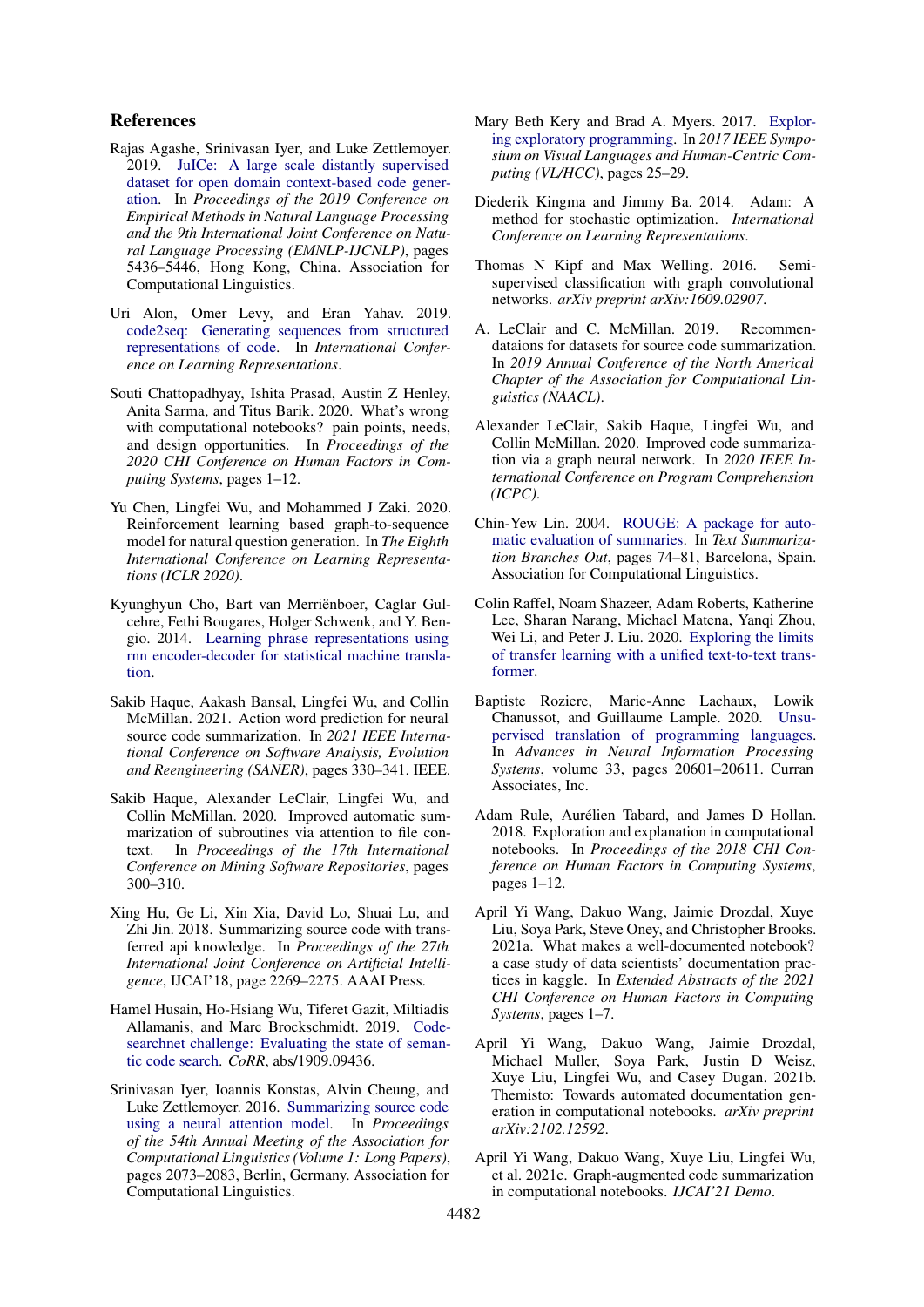- <span id="page-10-4"></span>Dakuo Wang, Q Vera Liao, Yunfeng Zhang, Udayan Khurana, Horst Samulowitz, Soya Park, Michael Muller, and Lisa Amini. 2021d. How much automation does a data scientist want? *arXiv preprint arXiv:2101.03970*.
- <span id="page-10-2"></span>Dakuo Wang, Parikshit Ram, Daniel Karl I Weidele, Sijia Liu, Michael Muller, Justin D Weisz, Abel Valente, Arunima Chaudhary, Dustin Torres, Horst Samulowitz, et al. 2020. Autoai: Automating the end-to-end ai lifecycle with humans-in-the-loop. In *Proceedings of the 25th International Conference on Intelligent User Interfaces Companion*, pages 77– 78.
- <span id="page-10-3"></span>Thomas Wolf, Lysandre Debut, Victor Sanh, Julien Chaumond, Clement Delangue, Anthony Moi, Pierric Cistac, Tim Rault, Remi Louf, Morgan Funtowicz, Joe Davison, Sam Shleifer, Patrick von Platen, Clara Ma, Yacine Jernite, Julien Plu, Canwen Xu, Teven Le Scao, Sylvain Gugger, Mariama Drame, Quentin Lhoest, and Alexander Rush. 2020. [Trans](https://doi.org/10.18653/v1/2020.emnlp-demos.6)[formers: State-of-the-art natural language process](https://doi.org/10.18653/v1/2020.emnlp-demos.6)[ing.](https://doi.org/10.18653/v1/2020.emnlp-demos.6) In *Proceedings of the 2020 Conference on Empirical Methods in Natural Language Processing: System Demonstrations*, pages 38–45, Online. Association for Computational Linguistics.
- <span id="page-10-1"></span>Kun Xu, Lingfei Wu, Zhiguo Wang, Yansong Feng, Michael Witbrock, and Vadim Sheinin. 2018. Graph2seq: Graph to sequence learning with attention-based neural networks. *arXiv preprint arXiv:1804.00823*.
- <span id="page-10-0"></span>Amy X Zhang, Michael Muller, and Dakuo Wang. 2020. How do data science workers collaborate? roles, workflows, and tools. *arXiv preprint arXiv:2001.06684*.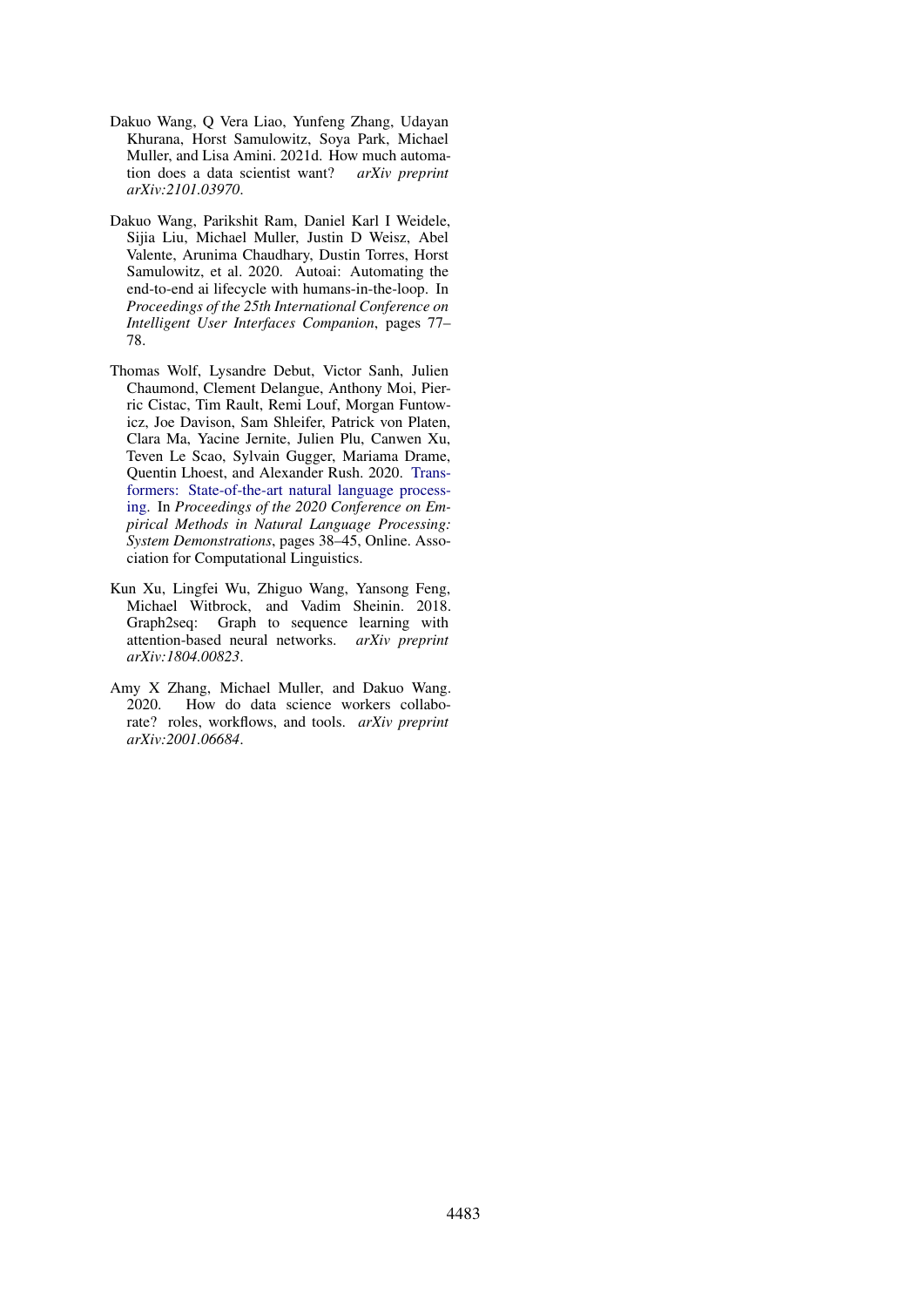## A Appendix: Code snippets-documentation Pair Examples

| <b>Documentation</b>                                                                                                                                                          |                                            |  |
|-------------------------------------------------------------------------------------------------------------------------------------------------------------------------------|--------------------------------------------|--|
| <b>Ground Truth</b>                                                                                                                                                           | Feature scaling                            |  |
| <b>Our Model</b>                                                                                                                                                              | Feature scaling                            |  |
| Code2seq                                                                                                                                                                      | We can have the model                      |  |
| <b>Graph2seq</b>                                                                                                                                                              | The next step is a lot of the training set |  |
| <b>T5-small</b>                                                                                                                                                               | Scaling                                    |  |
| <b>Code Cells</b>                                                                                                                                                             |                                            |  |
| from sklearn.preprocessing import StandardScaler<br>scaler = StandardScaler().fit(train df)<br>train scale =<br>pd.DataFrame(scaler.transform(train df))<br>$\hookrightarrow$ |                                            |  |

Table 5: Example: Feature Scaling

| <b>Documentation</b>                                                                                                                    |                                                                                                                                                                                             |  |  |
|-----------------------------------------------------------------------------------------------------------------------------------------|---------------------------------------------------------------------------------------------------------------------------------------------------------------------------------------------|--|--|
| <b>Ground Truth</b>                                                                                                                     | handle missing values in X test                                                                                                                                                             |  |  |
| <b>Our Model</b>                                                                                                                        | we can deal with missing values                                                                                                                                                             |  |  |
| Code2seq                                                                                                                                | We can have the categorical data                                                                                                                                                            |  |  |
| <b>Graph2seq</b>                                                                                                                        | We can also make any numeric variable                                                                                                                                                       |  |  |
|                                                                                                                                         | in the model                                                                                                                                                                                |  |  |
| <b>T5-small</b>                                                                                                                         | Filling the missing values in the test set                                                                                                                                                  |  |  |
| <b>Code Cells</b>                                                                                                                       |                                                                                                                                                                                             |  |  |
| cols_with_missing_val = [col for col in<br>$\rightarrow$ X_test.columns if X_test[col].isnull().any()]<br>print (cols_with_missing_val) |                                                                                                                                                                                             |  |  |
| $my\_imputer =$<br>$\hookrightarrow$<br>my_imputer.fit(X_train)<br>imputed_X_test =                                                     | from sklearn. impute import SimpleImputer<br>SimpleImputer(strateqy='most_frequent')<br>$\rightarrow$ pd.DataFrame(my_imputer.transform(X_test))<br>imputed_X_test.columns = X_test.columns |  |  |



```
Documentation<br>Ground Truth
 Ground Truth Data Augmentation<br>
Our Model Data Builder
  Our Model Data Builder<br>
Code2seq We can have
                      We can have the model
 Graph2seq LSTM<br>T5-small Visuali
                      Visualize the images
Code Cells
import warnings
from imgaug import augmenters as iaa
warnings.filterwarnings("ignore")
augmentation = iaa.Sequential([
          iaa.OneOf([ ## rotate
               iaa.Affine(rotate=0),
               iaa.Affine(rotate=90),
               iaa.Affine(rotate=180),
               iaa.Affine(rotate=270),
          ]),
          iaa.Fliplr(0.5),
          iaa.Flipud(0.2),
          iaa.OneOf([
               iaa.Cutout(fill_mode="constant",
               \leftrightarrow cval=255).
               iaa.CoarseDropout((0.0, 0.05),
               \rightarrow size_percent=(0.02, 0.25)),
               ]),
          iaa.OneOf([
               iaa.Snowflakes(flake_size=(0.2, 0.4),
               \leftrightarrow speed=(0.01, 0.07)),<br>iaa.Rain(speed=(0.3, 0.5)),
          ]),
          iaa.OneOf([
               iaa.Multiply((0.8, 1.0)),
               iaa.contrast.LinearContrast((0.9,
               \leftrightarrow 1.1)),
          ]),
          iaa.OneOf([
               iaa.GaussianBlur(sigma=(0.0, 0.1)),<br>iaa.Sharpen(alpha=(0.0, 0.1)),
          ])
     ],
     random_order=True
)
def get ax(rows=1, cols=1, size=7):
     _, ax = plt.subplots(rows, cols,
,→ figsize=(size*cols, size*rows))
     return ax
1imit = 4
ax = get\_ax(rows=2, cols=limit//2)for i in range(limit):
     image, image_meta, class_ids,\
bbox, mask = modellib.load_image_gt(
          dataset_train, config, image_id,
          ,→ use_mini_mask=False,
          augment=False, augmentation=augmentation)
     visualize.display_instances(image, bbox, mask,
     class_ids, dataset_train.class_names,
,→
          ax = ax[i//2, i % 2, show\_mask=False, show_bbox=False)\rightarrow\hookrightarrow
```
Table 7: Example: Data Augmentation